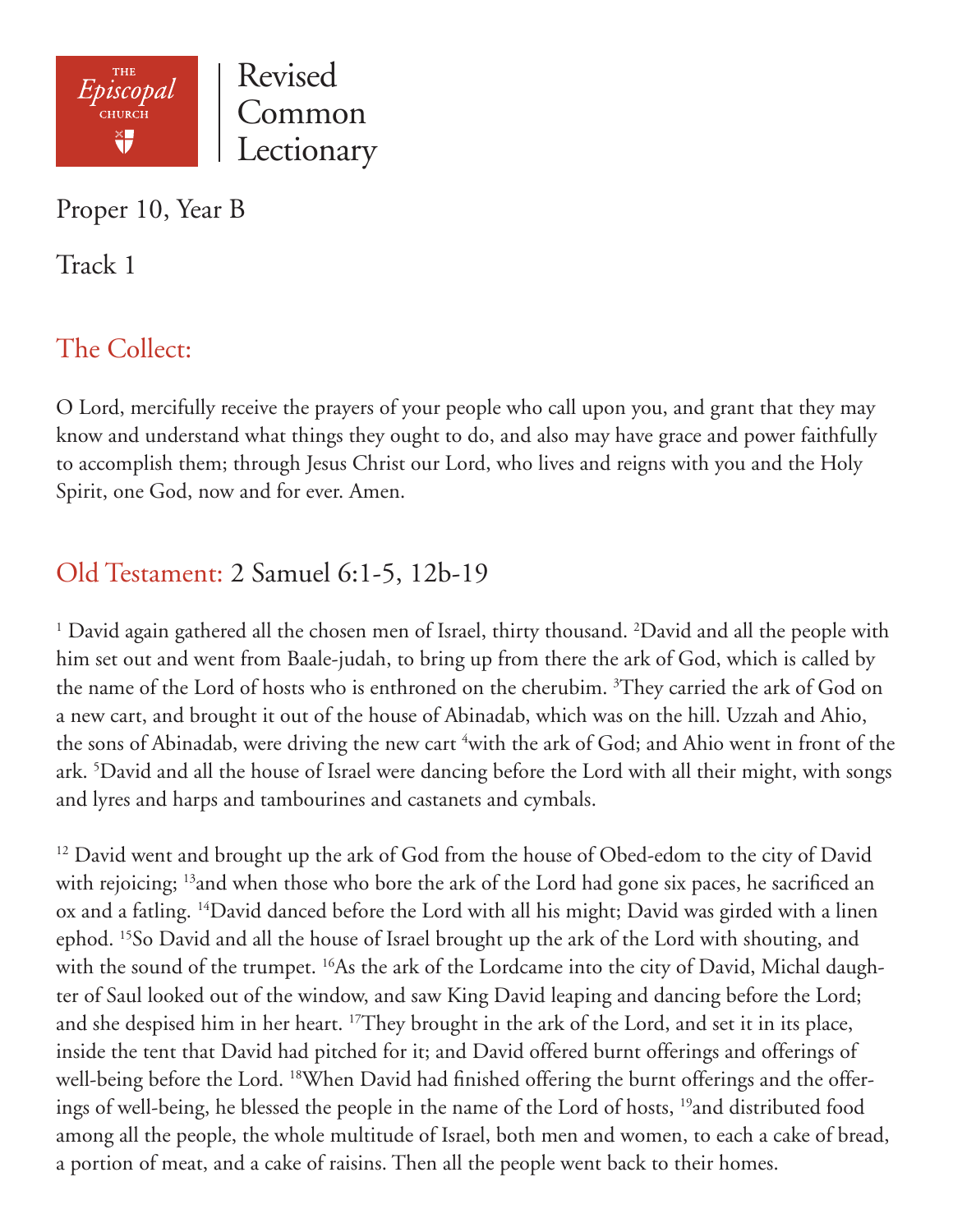#### Psalm: Psalm 24

<sup>1</sup> The earth is the Lord's and all that is in it,  $*$  the world and all who dwell therein. <sup>2</sup> For it is he who founded it upon the seas \* and made it firm upon the rivers of the deep. <sup>3</sup> "Who can ascend the hill of the Lord? " \* and who can stand in his holy place?" <sup>4</sup> "Those who have clean hands and a pure heart, \* who have not pledged themselves to falsehood, nor sworn by what is a fraud.  $5$  They shall receive a blessing from the Lord  $*$  and a just reward from the God of their salvation."  $6$  Such is the generation of those who seek him,  $*$  of those who seek your face, O God of Jacob. 7 Lift up your heads, O gates; lift them high, O everlasting doors; \* and the King of glory shall come in. 8 "Who is this King of glory?" \* "The Lord, strong and mighty, the Lord, mighty in battle." 9 Lift up your heads, O gates; lift them high, O everlasting doors; \* and the King of glory shall come in. <sup>10</sup> "Who is he, this King of glory?" "The Lord of hosts, he is the King of glory."

## Epistle: Ephesians 1:3-14

<sup>3</sup> Blessed be the God and Father of our Lord Jesus Christ, who has blessed us in Christ with every spiritual blessing in the heavenly places, <sup>4</sup>just as he chose us in Christ before the foundation of the world to be holy and blameless before him in love. 5 He destined us for adoption as his children through Jesus Christ, according to the good pleasure of his will, <sup>6</sup>to the praise of his glorious grace that he freely bestowed on us in the Beloved. 7 In him we have redemption through his blood, the forgiveness of our trespasses, according to the riches of his grace <sup>8</sup>that he lavished on us. With all wisdom and insight 9 he has made known to us the mystery of his will, according to his good pleasure that he set forth in Christ, <sup>10</sup>as a plan for the fullness of time, to gather up all things in him, things in heaven and things on earth. 11In Christ we have also obtained an inheritance, having been